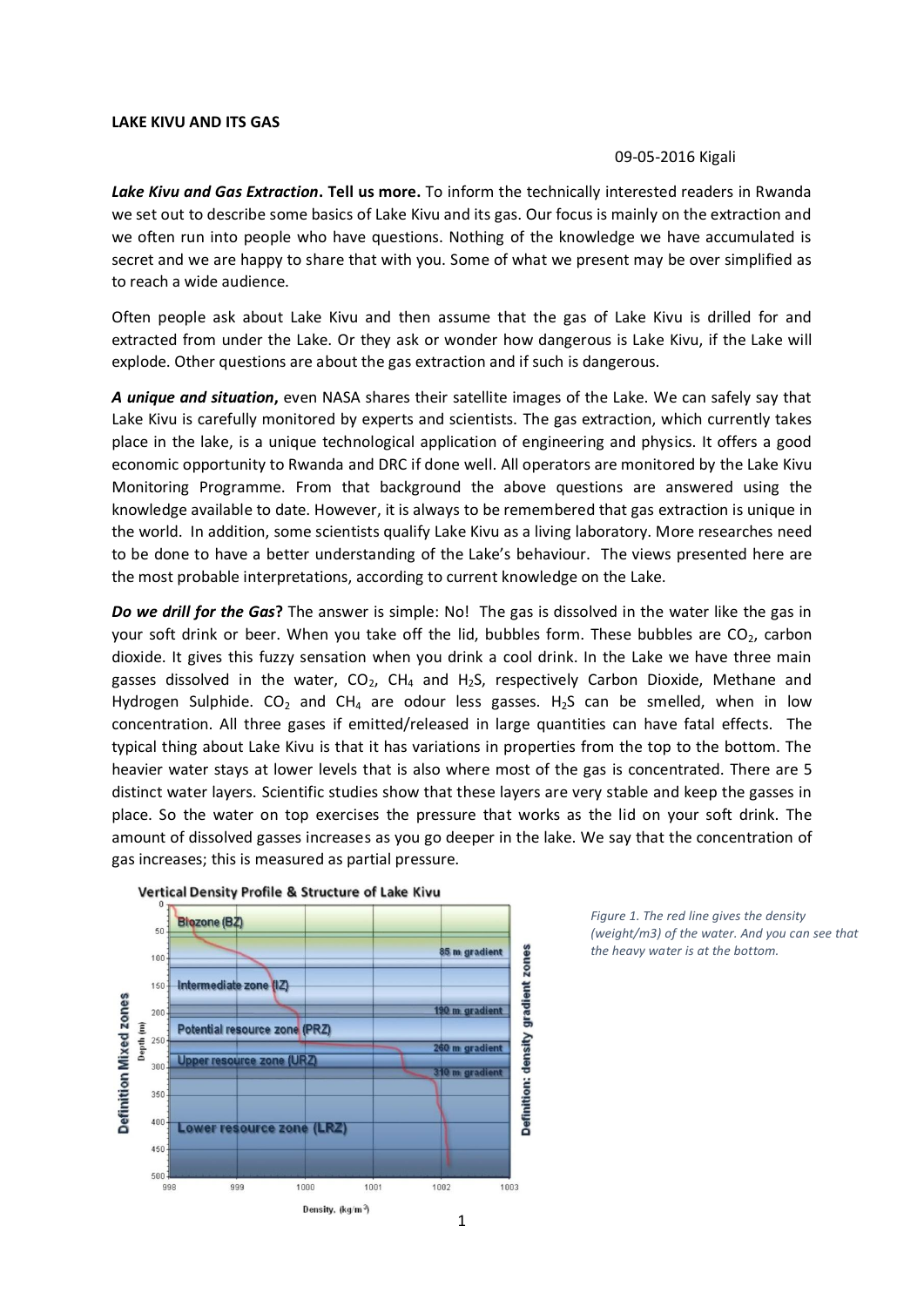*Will the Lake explode***?** That seems to be unlikely. Studies over the past decades indicate that such would be improbable. Current knowledge makes us to believe that it is not likely to happen soon. So people ask us another good question: Can something trigger the lake to turn? Nowadays, this is very unlikely because even big under water volcanic eruption can't destroy the stability of the lake. However in the future, if methane gas is not extracted from the lake, the risks of gas eruption will increase. As a matter of fact, methane gas, with its high partial pressure, is the trigger elements of gas eruption. Its recharge in the lake increases the total pressure of the gases in the lake, what increases the risks of gas saturation. Methane gas extraction reduces the risks of gas outburst. However, inappropriate gas extraction can also have negative impacts on the Lake. Let us therefore look at some basic aspects of Lake Kivu and the extraction of methane gas.

*The lake waters are layered***, see the image above.** The first 40 to 60 meters is the Bio-zone. Here is where we find oxygen and living organisms, there is where we find life. The depth of the oxygen layer (the biozone) depends on the season and winds. With more wind there is more motion in the water and the oxygen holding layer is bigger. That means the bio-zone is deeper. Interesting thing to know is that fish follows the depth of the oxygen as they hunt for their food, the planktons. The plankton has an escape from the fish by going deeper to where the oxygen is less. Below the biozone, so below 40 – 60 meter there is no oxygen. In deeper waters there is no life. The top water of the Lake has a high pH, meaning that the water is alkaline, has a tendency of soapiness. This is the contrary to acidic at the bottom by 500 meter deep. Soap is alkaline and vinegar is acidic. At the bottom the Lake is more acidic and we find a pH of about 6.

Now if we go deeper towards the bottom we see that the density increases. At the surface of the Lake water gas, the density is of 998 kg/m3 while at the bottom; by 500-meter-deep it can reach 1002  $\text{kg/m}^3$ . That is 4 kg difference per cubic meter. When going deeper the concentration of gas increase. In particular the concentration of  $CO<sub>2</sub>$  and  $CH<sub>4</sub>$  significantly rise. Below 300 meters we enter into the lower resource zone, here we find the gas that is currently extracted by KivuWatt. To extract the gas more efficiently technological innovation on gas extraction is really needed. Here we have a challenge for young engineers and industry, universities and innovation centres. This is an innovation challenge to applied science engineers and researchers.

*Stability of the Lake***.** In the Lake there is no mixing between the layers. This makes the layers stable. Layers are separated by gradient of density. The main gradient is found at 260 mtr depth. It is a general scientific consensus that the layers are stable and will not be disrupted easily. One has to know that this stability has been studied over the past years in-depth, and these studies have to continue to exactly quantify which forces can disrupt them. There is also a need of more independent and new thinking to give interpretation to the Lake. This is another innovation challenge for the applied science and applied research.

The contemporary insight is that the dissolved gas is kept at various depths as a result of the layering and absence of mixing of layers. The layers have proven to be stable also during various accidents such as earthquakes; eruption of volcanoes or marine works incidents of dropping anchors and pipes, the sinking of a ship did not trigger spontaneous gas release. We have thus empirical reason to believe in the stability of the Lake.

*Is the Lake dangerous***?** It is hard to say how dangerous the lake is. The gas will continue to accumulate and in the end the total gas pressure will become higher than the Hydrostatic of the water, the gasses will then release themselves. Such an eruption on Lake Kivu would have catastrophic impact beyond human imagination on and around the Lake. This might happen every thousand years as the gasses are gradually accumulating. Dangers are to be mitigated as much as